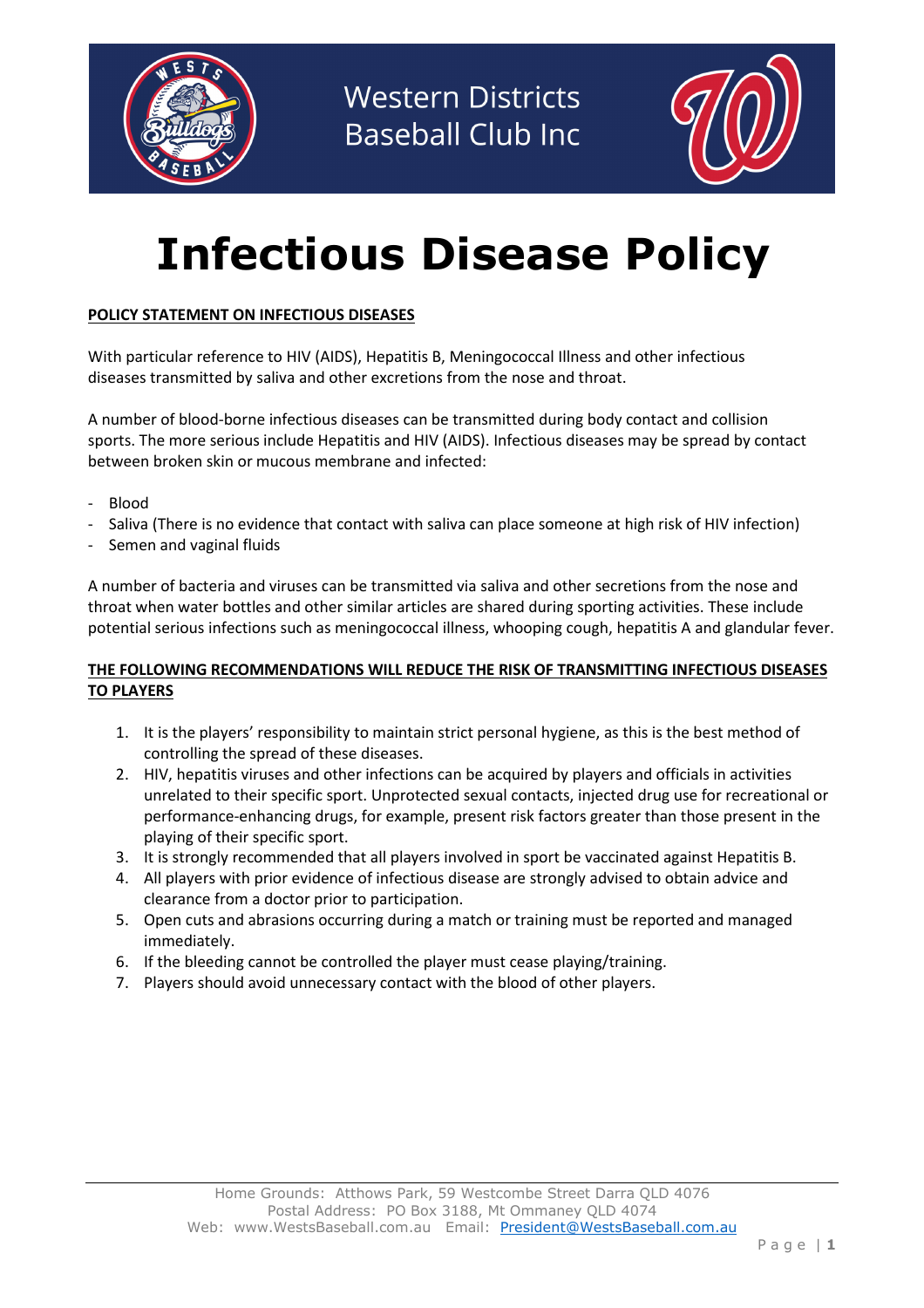



# Infectious Disease Policy

### UMPIRES AND GAME OFFICIALS

- 1. Officials must report all open cuts and abrasions to medical staff at the first available opportunity.
- 2. If the Umpire notices a bleeding or blood contaminated player, he/she will immediately stop play and call 'time-out' and signal to an official to attend to the player.
- 3. The offical will immediately enter the field of play to assess whether the player can be managed/assessed on the field or whether he/she will provide management off the field.
- 4. If the official advises that the player can be managed/assessed on the field, the Umpire will stop play for that purpose and the match will immediately recommence once the player has been attended to.
- 5. If the official advises the Umpire that he will have to manage/assess the player off the field, the match will not restart until the player has left the field. The player may be substiuted, or alternatively the team can elect to temporary play on with 8 players.
- 6. If the Umpire stops play twice for the same player and the same wound, the player must be taken from the field for management and either interchanged or the team may elect to play on with 8 players until the bleeding player returns.
- 7. If a bleeding player has left the field for management and is not substituted, he/she may return to the field of play at any time provided he/she does so once the Umpire allows the player to do so.
- 8. If bleeding cannot be controlled and the wound securely covered, the player must not continue in the game and a replacement will be made.
- 9. If the bleeding player does not leave the field voluntarily or when ordered to do so by the Umpire, the Umpire may eject the player and charge him with misconduct.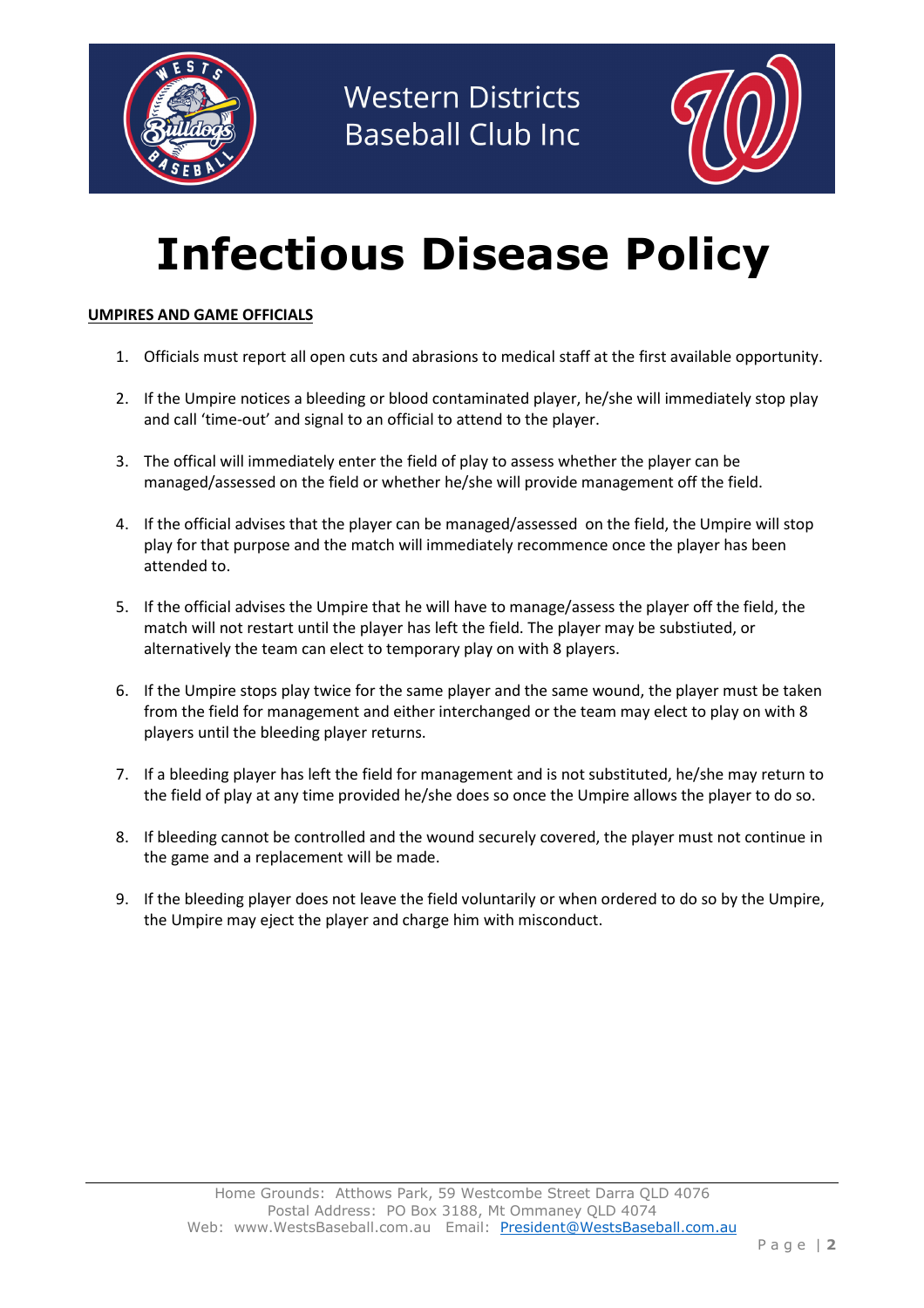



### Infectious Disease Policy

- 10. All contaminated clothing and equipment must be replaced prior to the player being allowed to resume play. If no alternate clothing is available contaminated gear should be sprayed with bleach solution.
- 11. It is strongly recommended those who officiate in their specific sport should be vaccinated against Hepatitis B.
- 12. It is strongly recommended that if players, Umpires or other participants are feeling unwell prior to the sporting event, they should not participate. They should consult the team doctor or their own doctor.
- 13. Players, Umpires and other participants who are unwell during or after a sporting event should not continue to take part in the event, unless cleared to do so by the team doctor or a General Practitioner.
- 14. Players, Umpires and other participants who have an open cut or ulcerating sore should be seen by a doctor and not take part in a sporting event unless cleared to do so by a doctor.
- 15. Umpires and other officials should be supplied with water bottles and any other equipment that has the potential to be contaminated by saliva. These items must not be shared with any other person at any time.
- 16. Gloves should be worn when handling or washing soiled linen. General utility gloves, i.e. rubber household gloves, can be used for this task. The gloves should be washed in detergent after use, or discarded if they are peeled, cracked, discoloured, torn, punctured or have other evidence of deterioration. Contaminated linen soiled with blood or body substances should be transported in a leak proof plastic bag to the laundry site simply to contain the body fluid and stop it spreading to other laundry items. Contaminated clothing/equipment should be laundered separately in a hot wash at a minimum temperature of 80 degrees Celsius.

#### TEAM AREAS

- 1. It is the club's responsibility to ensure that the dressing rooms be clean and tidy. Particular attention should be paid to hand basins, toilets, showers and benches. Adequate soap, paper hand towels, brooms, refuse disposal bins and disinfectants must be available at all times. Drains must run freely.
- 2. Communal bathing areas (e.g. spas) should be strongly discouraged.
- 3. The practice of spitting and urinating (other than in the toilet) in team areas must not be permitted.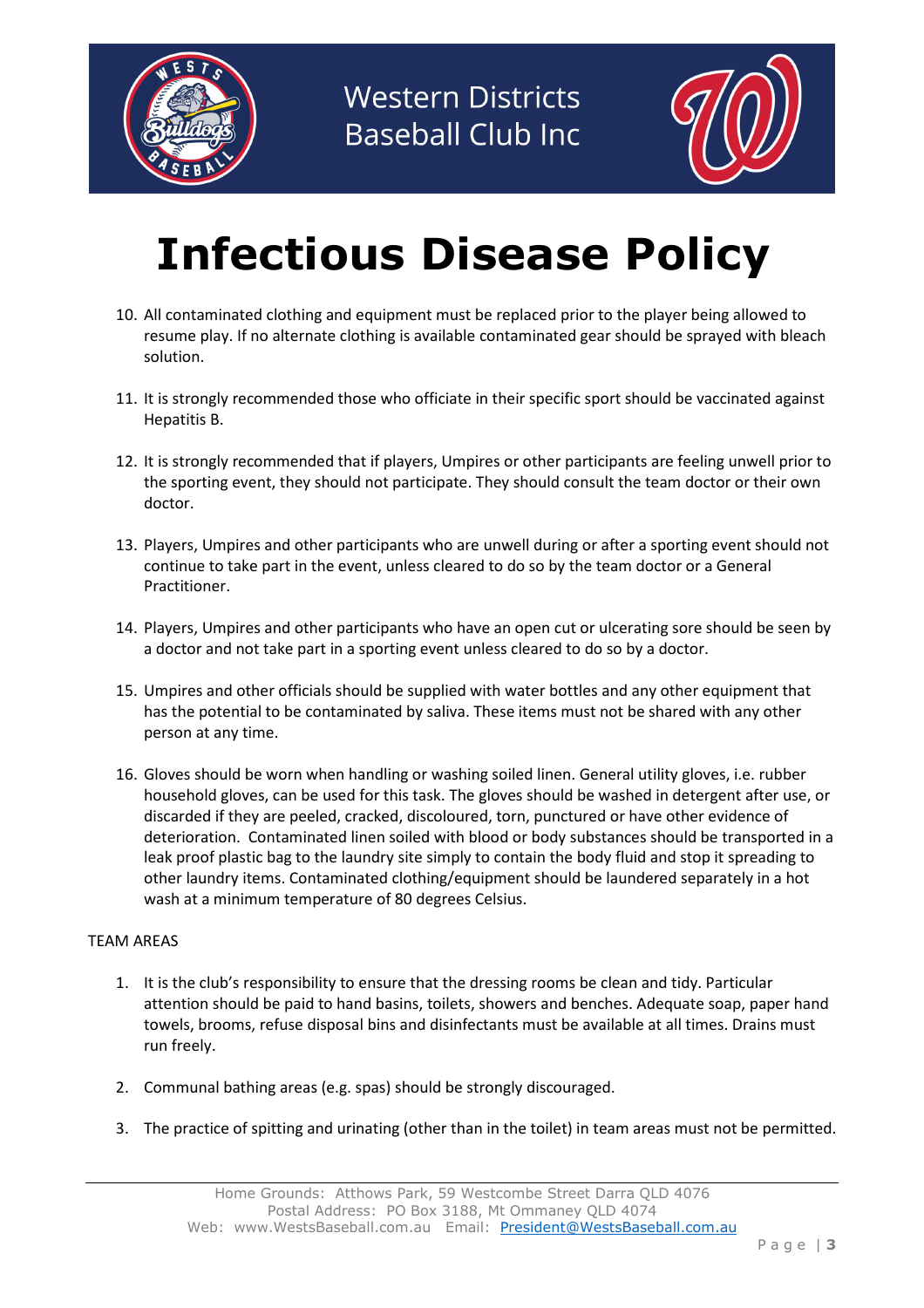



## Infectious Disease Policy

- 4. All clothing, equipment and surfaces contaminated by blood must be treated as potentially infectious and treated accordingly.
- 5. Sharing of towels, shaving razors, face washers and drink containers must not occur.
- 6. It is strongly recommended that all personnel working in their specific sport team areas should be vaccinated against Hepatitis B and know their immunity status.
- 7. In all training areas, open cuts and abrasions must be reported to medical staff and treated immediately.
- 8. Players should be supplied with their own water bottles and any other equipment that has the potential to be contaminated with saliva.
- 9. During matches and training, players must drink only from their own drink containers or recommended water containers possessing spouts. Players should not have contact with or touch the nozzle of squeeze bottles.

#### MINIMISING THE RISK OF HIV AND VIRAL HEPATITIS TRANSMISSION

- 1. Those attending to bleeding players should wear non-utility gloves, i.e.disposable latex or vinyl gloves that must never be reused. These must be worn when direct contact is anticipated with blood or body substances, mucous membranes, or non-intact skin, as when attending to first aid of a bleeding player or handling items or contact surfaces contaminated with blood or body substances.
- 2. Gloves must be changed and discarded:
	- As soon as they are torn or punctured
	- After contact with each player
- 3. Hands must be washed after removal and disposal of gloves. Medical/First Aid kits must contain disposable protective gloves, soap and plastic bags for disposal of contaminated equipment/clothing.
- 4. Disposable resuscitation devices should be available and accessible. They should be used for anyone requiring mouth-to-mouth cardiopulmonary resuscitation (CPR). Any CPR training should include instruction in the use of resuscitation devices to prevent direct mouth-to-mouth contact between the injured person and the resuscitator.
- 5. If a player has a skin lesion, he/she must be immediately reported to the responsible Sports Trainer and medical attention sought.